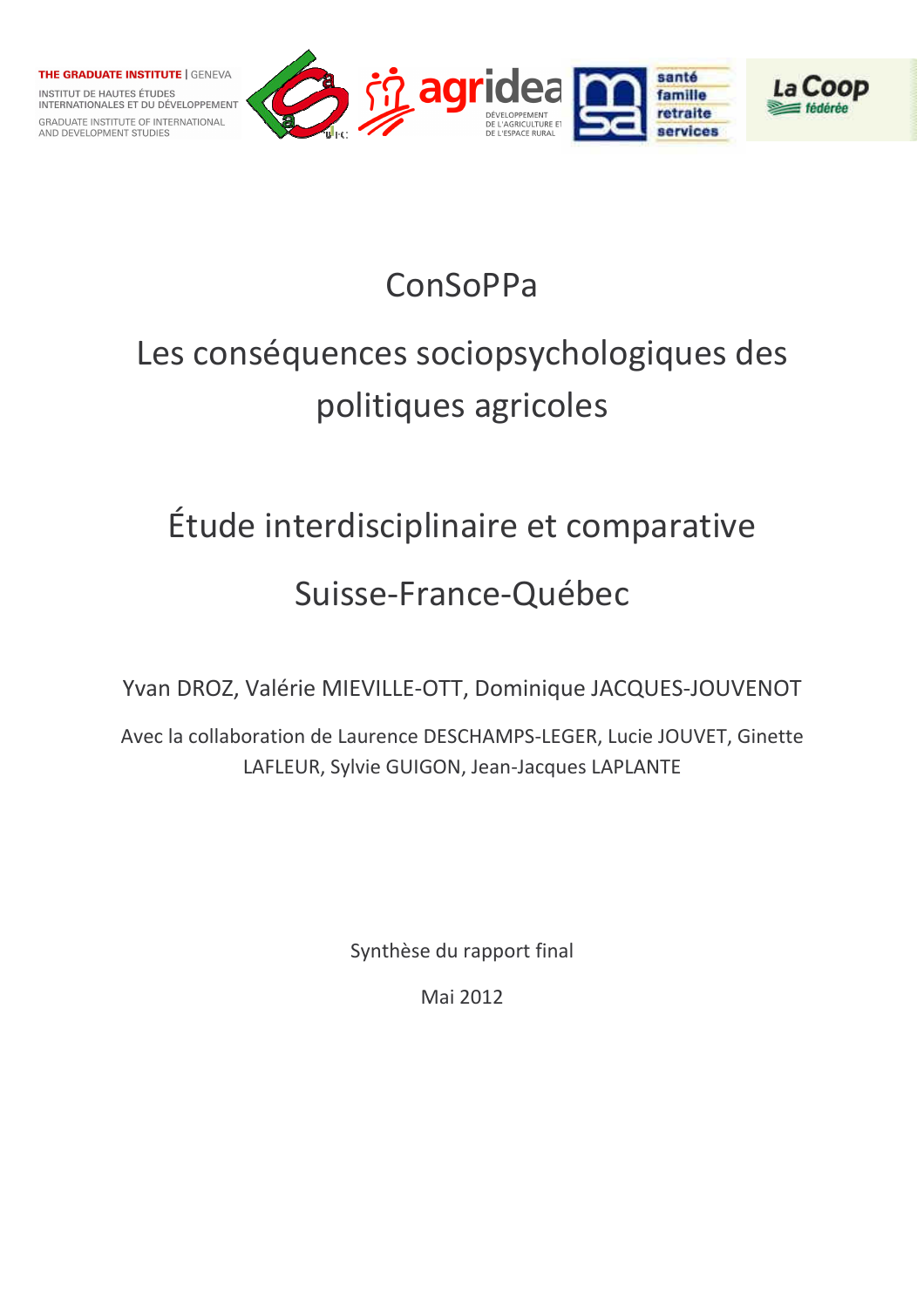## Des exploitations agricoles familiales sous pression

## Le projet ConSoPPa

Le projet ConSoPPa (conséquences sociopsychologiques des politiques agricoles) a évalué les effets de l'évolution des politiques agricoles sur la situation sociale et de santé des éleveurs laitiers québécois, francs-comtois et suisses romands. Nous avons conduit une centaine d'entretiens dans ces trois régions. Parallèlement à ces enguêtes qualitatives, Ginette Lafleur, dans le cadre de son travail de doctorat en psychologie communautaire à l'Université du Québec à Montréal, a recueilli quelque 1800 questionnaires sur la santé psychologique des éleveurs laitiers dans les trois régions. L'analyse de ces questionnaires est en cours. Nous en présentons ici quelques résultats préliminaires.

Le projet a développé un partenariat pluridisciplinaire entre institutions académiques (l'Institut de hautes études internationales et du développement à Genève, l'Université du Québec à Montréal, l'Université de Franche-Comté) et organisations professionnelles impliquées dans le milieu agricole (La Coop fédérée au Québec, la Mutualité sociale agricole de Franche-Comté et AGRIDEA en Suisse). Il a réuni sociologues, anthropologues, économiste, psychologue communautaire et médecin du travail.

## **Faits saillants pour la Suisse**

#### Des réformes agricoles incessantes

Depuis la fin des années 80, les conditions cadres de l'agriculture changent à un rythme soutenu : PA2002, PA2007, PA2011 et bientôt PA14-17... Derrière ces acronymes, de nombreuses mesures ont été introduites : mise en place des paiements directs généraux, prestations écologiques requises, normes pour le bien-être des animaux, etc. Autant d'exigences envers le monde agricole qui vont en se multipliant. Sans nier l'importance et la légitimité de beaucoup de ces mesures, force est de constater que les agriculteurs et les paysannes doivent constamment s'adapter à de nouvelles normes de production et à des exigences environnementales. Les contrôles administratifs et les formulaires multiples sont ressentis négativement, tant par la charge en travail qu'ils représentent que par l'idéal de soi qu'ils contrarient : on ne devient pas éleveur pour se retrouver assis derrière un ordinateur !

#### Un rythme de changement incompatible avec les cycles de production

Tout chef d'entreprise est amené à s'adapter et à trouver les meilleurs produits pour répondre au marché et adapter son organisation en conséquence. Mais la production agricole présente des contraintes que peu d'autres entreprises connaissent. Elle doit composer avec les cycles du vivant, animaux et plantes, avec les conditions météorologiques, avec les cycles de la famille de l'exploitant qui modifient la petite entreprise familiale. Ses moyens de production, machines, bâtiments et terres, représentent de lourds investissements engageant l'exploitant sur une longue période. Changer d'orientation de production ou se lancer dans de nouveaux créneaux ne peut se faire du jour au lendemain. C'est une démarche dont l'horizon temporel dépasse largement les 4 ans, rythme des réformes de la politique agricole.

#### Un contexte incertain difficile à maîtriser

Planifier une entreprise agricole est donc une démarche à moyen ou long terme. Initier de nouvelles productions, adapter un bâtiment, investir dans de nouvelles machines, devient très difficile quand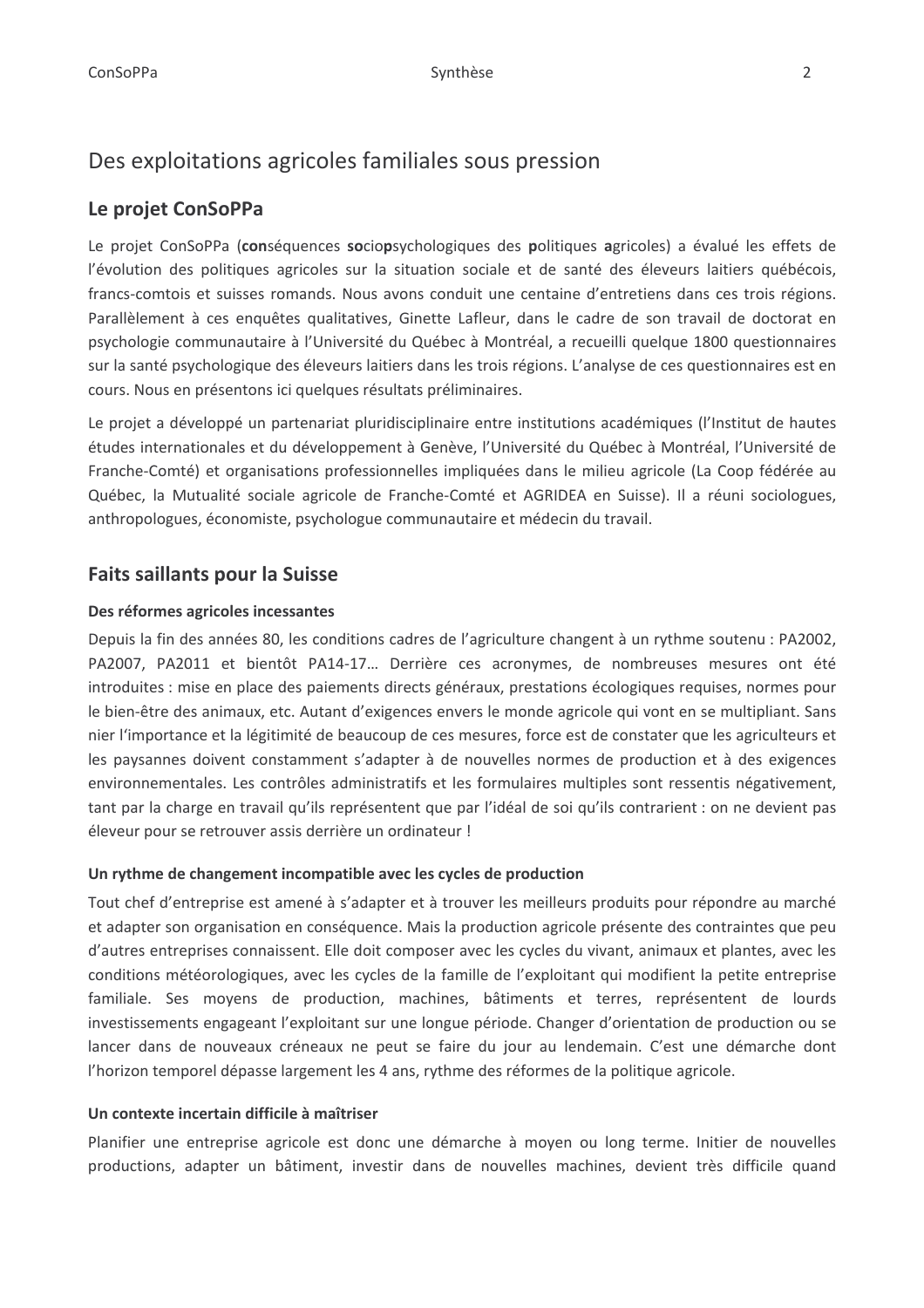l'horizon planifiable est court, tant sur le plan économique que politique. Les prises de décision deviennent aléatoires et demandent un certain goût du risque.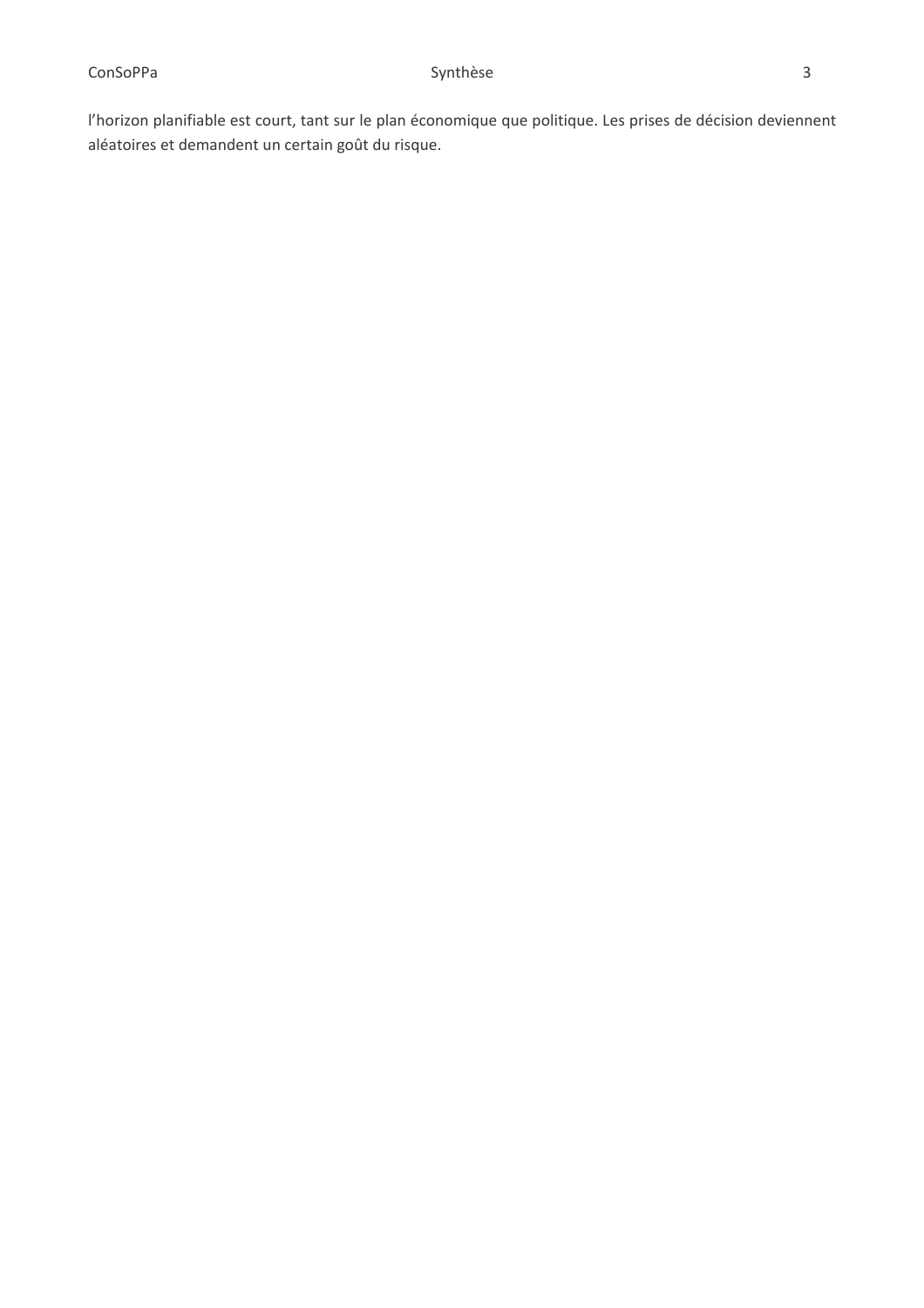#### Une pression économique croissante

La libéralisation des marchés agricoles induit une pression économique croissante. Les prix des produits agricoles baissent et l'agrandissement des exploitations est vu très souvent comme la seule solution pour la survie du domaine. Cette course à l'agrandissement va de pair avec des investissements accrus et donc une augmentation de l'endettement. Par ailleurs, elle se heurte aux limites des surfaces disponibles et implique que l'agrandissement des uns ne peut se faire que par la disparition des autres. L'ambiance dans les campagnes devient parfois délétère.

|                             | 2000        |                |        | 2009        |                |       |
|-----------------------------|-------------|----------------|--------|-------------|----------------|-------|
|                             | Actif total | Dettes totales | ratio  | Actif total | Dettes totales | ratio |
| Suisse <sup>1</sup>         |             |                |        |             |                |       |
| Lait montagne               | 646'650     | 272'214        | 42.1 % | 821'254     | 369'564        | 45 %  |
| Lait plaine                 | 809'372     | 335'182        | 41.4 % | 967'861     | 406'502        | 42 %  |
| Franche-Comté <sup>2</sup>  | 246'000     | 67'000         | 27.2 % | 373'000     | 142'000        | 38 %  |
| Québec (\$CAN) <sup>3</sup> | 1657409     | 397 416        | 24 %   | 2 464 616   | 793 980        | 32 %  |

Évolution du taux d'endettement des exploitations laitières dans les trois régions - 2000-2009

1 : Dépouillement centralisé des données comptables (ART)

2 : Agreste Franche-Comté, Numéro 156 - Juillet 2011

3 : StatCan (http://www5.statcan.gc.ca/subject-sujet/theme-theme.action?pid=920&lang=fra&more=0)

L'écart entre les revenus dans le secteur agricole et ceux des autres secteurs dits comparables est loin de se combler. Il atteint 33% pour une exploitation laitière en plaine et 65% pour une exploitation laitière de montagne. En comparaison, l'écart est de 16% en Franche-Comté et de 17,2% au Québec.

|                                     | CH lait de plaine<br>2007/2009 <sup>1</sup> | CH lait de montagne<br>2007/2009 <sup>1</sup> | Franche-Comté 2009 <sup>3</sup><br>(Euro) | Québec 2009<br>(SCAN) |
|-------------------------------------|---------------------------------------------|-----------------------------------------------|-------------------------------------------|-----------------------|
|                                     | (CHF)                                       | (CHF)                                         |                                           |                       |
| Revenu par unité de<br>travail / an | 48 213 <sup>1</sup>                         | $25012^1$                                     | $15'100^3$                                | 52 2885               |
| Salaire comparable                  | 72.311 <sup>2</sup>                         | $61347^2$                                     | $17'874^4$                                | 63 0896               |
| Différentiel                        | $-33%$                                      | $-59.1%$                                      | $-15.5%$                                  | $-17,2%$              |

1 : Office fédéral de l'agriculture, Rapport 2010 ; revenu du travail par UTAF (280 jours/an).

2 : Office fédéral de la statistique.

3 : Agreste n°156 juillet 2011, revenu par actif non salarié.

4 : Insee, Revenus fiscaux des ménages<sup>1</sup> en 2009 : comparaisons régionales ; revenu médian par Unité de consommation en Franche-Comté.

5 : AGECO, Enquête sur les coûts de production. Revenu net agricole familial.

6 : Statistique Canada, revenu familial moyen pour une famille biparentale avec un seul revenu.

 $1$  Le revenu fiscal correspond à la somme des ressources déclarées par les contribuables sur la déclaration des revenus, avant tout abattement. Le revenu fiscal comprend ainsi les revenus d'activité salariée et indépendante, les pensions d'invalidité et les retraites, les pensions alimentaires reçues, certains revenus du patrimoine ainsi que les revenus sociaux imposables : indemnités de maladie et de chômage.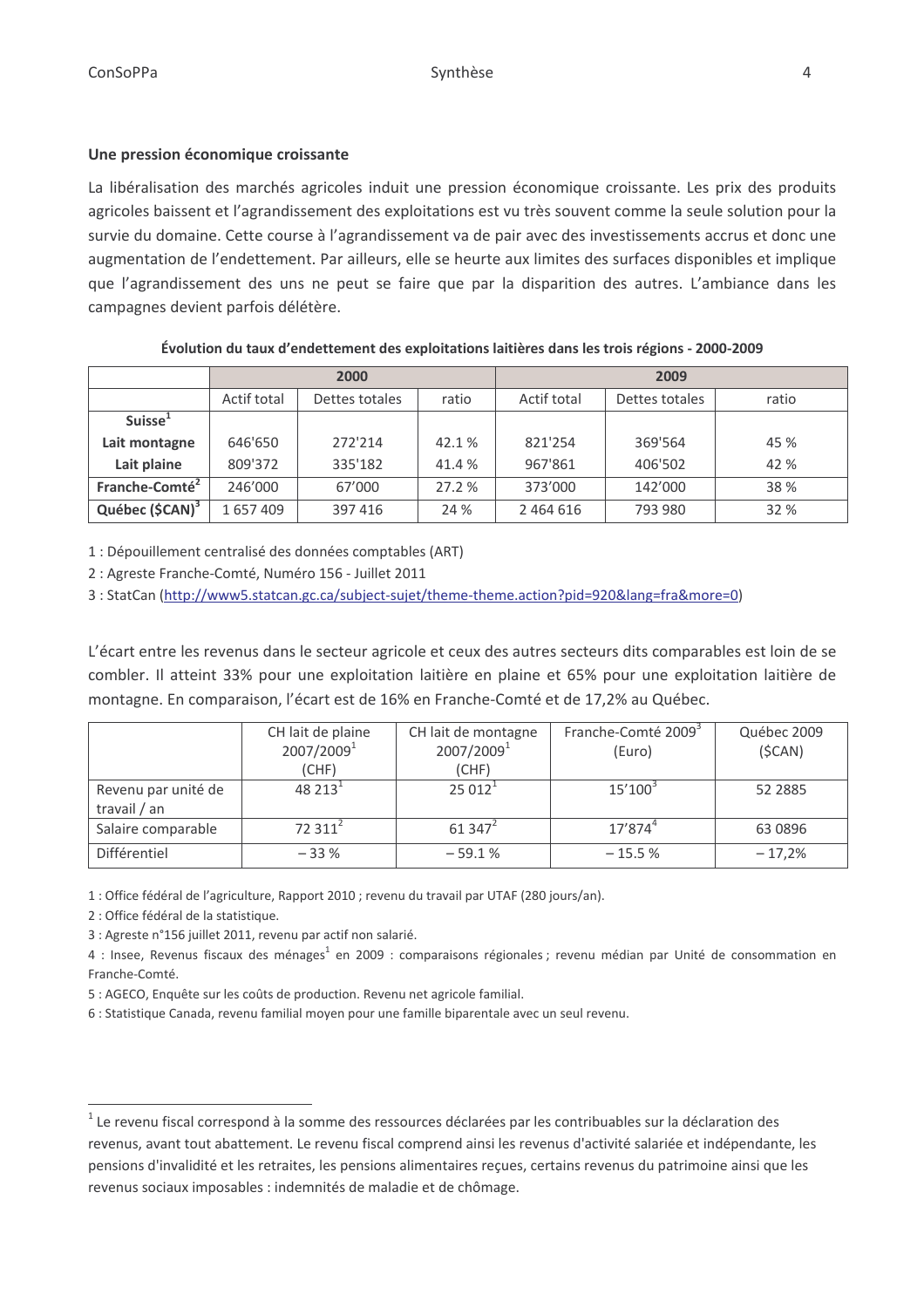#### Une charge en travail qui augmente

L'intensification du travail a aussi beaucoup augmenté, la quantité de lait livrée par exploitation a presque doublé en 10 ans (de 79'000 kg elle est passée à 127'000 kg<sup>2</sup>), alors même que la quantité de main-d'œuvre employée sur l'exploitation diminuait de 10%.

#### Un filet social peu convaincant

Les assurances sociales jouent un rôle important dans la santé physique et psychologique des agriculteurs. Ainsi, le système suisse d'assurances privées déploie des effets négatifs sur les producteurs de lait. Tant pour l'assurance maladie que pour l'assurance perte de gain, le producteur optera très généralement pour des formes d'assurance lui permettant de payer les primes les moins élevées, à savoir une franchise haute pour l'assurance maladie et accidents et un délai d'intervention long pour l'assurance perte de gain. Ceci induit un rapport aux soins minimaliste : visites rares chez le médecin, à titre curatif, très rarement préventif. En cas de maladie ou d'accident, l'agriculteur devra continuer de travailler ou reporter la charge de travail sur son entourage familial ou professionnel pendant le délai d'intervention de son assurance perte de gain, en général d'un mois.

En France, le système de la sécurité sociale garantit une prise en charge relativement confortable des frais médicaux. En revanche, la dépression n'est pas prise en charge par le système actuel. Les assurances-vie et les assurances sur les hypothèques constituent une particularité québécoise dont les effets potentiellement pervers mériteraient d'être étudiés dans une perspective comparative. En effet, ces assurances versent les primes contractuelles et effacent les dettes de l'exploitation agricole en cas de décès de l'agriculteur, y compris par suicide.

## Situation psychosociale : un constat alarmant

La situation sociopsychologique des éleveurs laitiers de Suisse romande, de Franche-Comté et du Québec est préoccupante. Elle montre un haut niveau de stress et de détresse psychologique, avec la présence d'idées suicidaires nettement plus marquée que dans le reste de la population. Le rapport au corps et à la santé est imprégné d'une conception du métier rude et virile. On ne s'arrête qu'en cas de maladie ou d'accident grave. Un découragement se fait sentir quant à l'avenir du métier, lié à un manque de reconnaissance, à la pression économique, à l'incertitude des décisions politiques.

Si l'aspect multifonctionnel de l'agriculture peut garantir la soutenabilité écologique et l'économie administrée sa survie économique, la question sociale et psychologique reste à défricher. Ainsi, une politique de santé publique, telle qu'elle existe en France, grâce au réseau des MSA, paraît un exemple dont l'on peut s'inspirer. Celle-ci exige d'être accompagnée d'une politique familiale permettant à la femme – comme à l'homme – de fonder une famille dans des conditions qui autorisent la prise en charge des enfants et des ascendants, tant au sein du cercle familial que dans des structures adéquates : système de crèches en milieu rural, soutien à l'accompagnement des ascendants et des enfants au sein des familles, service de remplacement facilitant les vacances ou les week-ends, assurances sociales et maladie garantissant une prise en charge adéquate en cas d'accident ou de maladie, accompagnement des petites entreprises en cas de ruptures familiales, absence d'incitation au suicide sous forme d'effacement des dettes.

<sup>&</sup>lt;sup>2</sup> Statistiques laitières, TSM fiduciaire.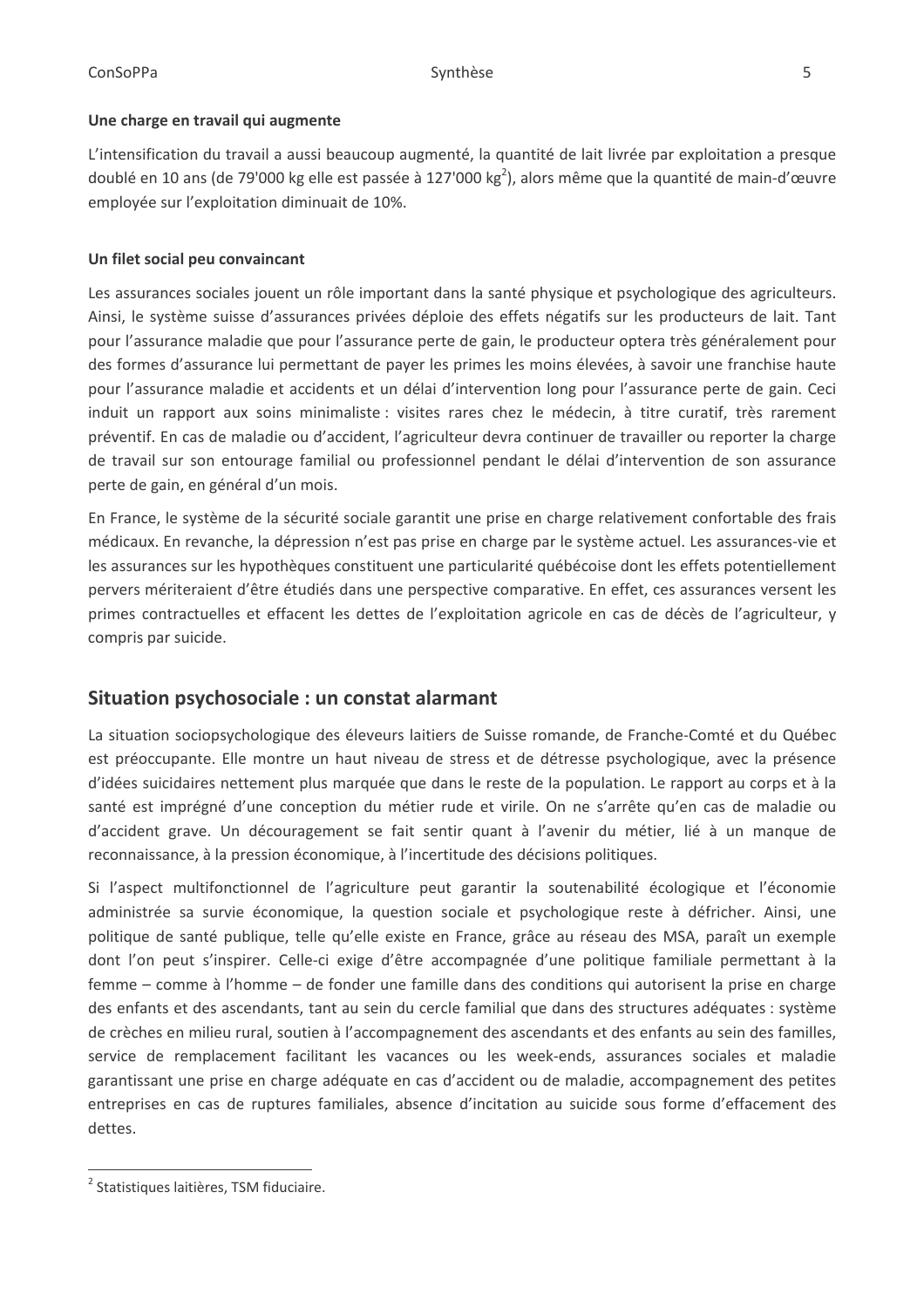La santé physique et psychologique est donc liée à l'environnement social et politique des producteurs. La présence d'un conjoint et d'enfants représente un facteur protecteur : nos interlocuteurs évoquent moins de détresse psychologique s'ils vivent en couple et ont des enfants. En revanche, une séparation conjugale rompt l'équilibre de l'entreprise agricole, tant sur le plan de la main-d'œuvre disponible que sur celui de la santé psychologique (détresse) et physique (surcharge).

Quels que soient les pays, le fait de ne pas avoir d'enfant semble interdire les départs en vacances. Ainsi, l'agriculteur sans descendance se trouve doublement isolé : il ne quitte que rarement son entreprise et y vit seul ou avec un conjoint ou un parent.

## Les questionnaires de Ginette Lafleur : des résultats édifiants

« Merci à vous de vous pencher sur ce grave problème de la qualité de vie de nos exploitations, des exploitants et de leurs fermes. Nous faisons le plus beau métier du monde, mais SOS à l'agriculture. » Témoignage d'un producteur laitier suisse, 2010

Les questionnaires recueillis par Ginette Lafleur<sup>3</sup> dressent un bilan alarmant : 55% des producteurs laitiers suisses romands se sentent très stressés, 36% perçoivent leur situation économique comme très difficile ou difficile, près de la moitié se trouve dans un état de détresse psychologique élevée, 7% ont eu des idées suicidaires sérieuses lors des 12 derniers mois. L'état de détresse psychologique tout comme les autres indicateurs de santé psychique sont fortement liés à la perception de la situation économique.

#### Le niveau de stress quotidien

Comme on peut le constater à la figure 1, la Suisse se démarque avec la plus forte proportion de producteurs laitiers trouvant leurs journées «extrêmement» ou «assez» stressantes (54,8% c. 44,7% pour le Québec et 40% pour la France). En outre, 62% des producteurs suisses romands et francs-comtois de lait industriel éprouvent un niveau élevé de stress versus 45% des producteurs laitiers québécois. Dans chacun des pays, une autoévaluation négative de la situation financière est liée à une perception d'un niveau de stress quotidien plus élevé. Ainsi, 85,7% des producteurs de lait suisses se déclarant en très grande difficulté financière éprouvent un stress élevé comparativement à 32,5% de ceux pour qui tout va bien financièrement.



## Détresse psychologique<sup>4</sup>

<sup>627</sup> questionnaires ont été collectés en Suisse romande en février et mars 2010.

<sup>&</sup>lt;sup>4</sup> La détresse est mesurée à l'aide de l'Échelle de détresse psychologique K6 (Kessler et autres, 2002).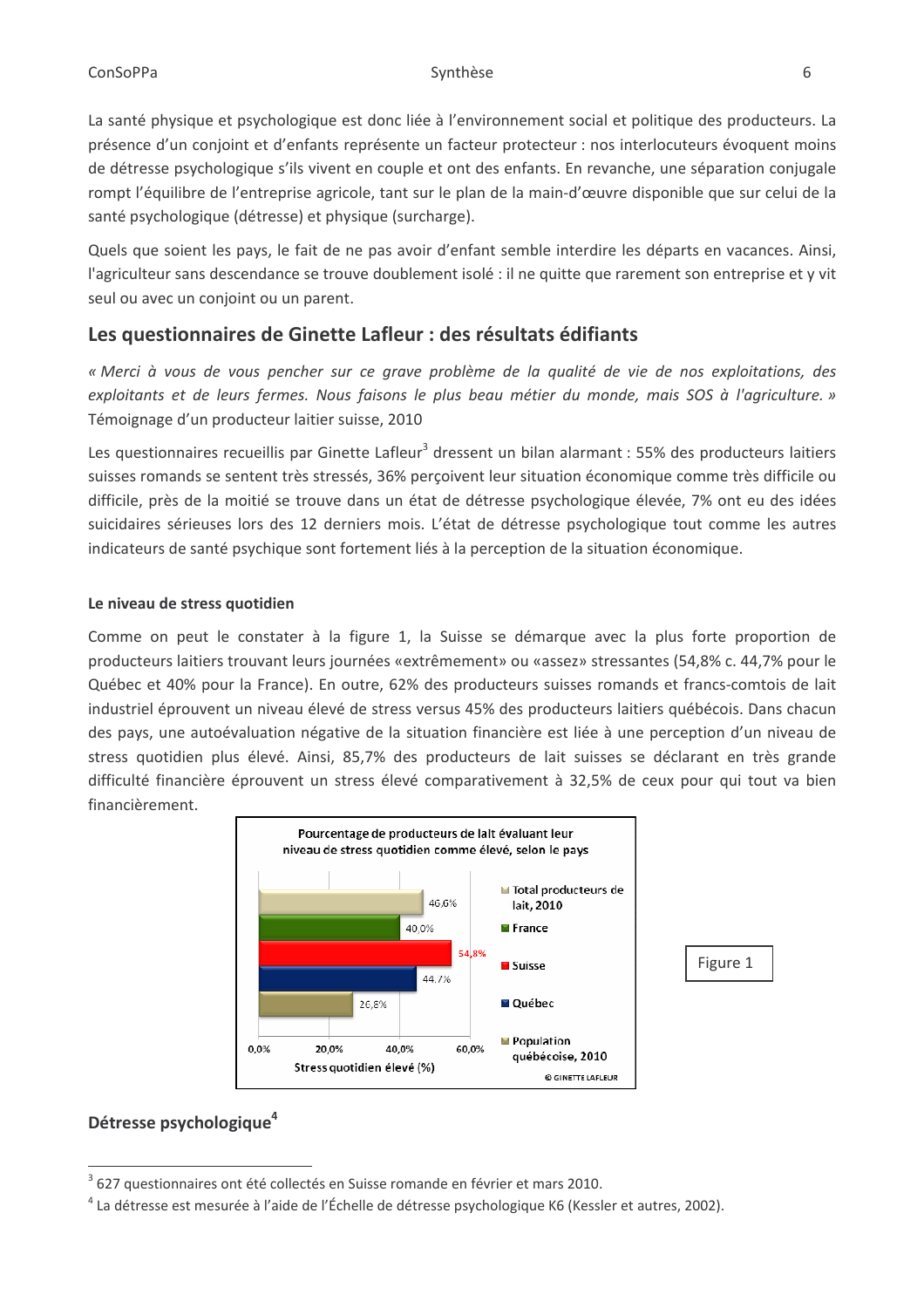D'autres résultats sont inquiétants puisqu'on note que 49% des producteurs de lait suisses et québécois se situent à un niveau élevé de l'échelle de détresse psychologique tout comme 45% des producteurs de lait français. On n'observe pas de relation significative entre la détresse psychologique et le pays. En revanche, proportionnellement plus de femmes que d'hommes se situent à un niveau élevé de détresse psychologique (figure 2). Par ailleurs, on remarque que la prévalence de la détresse psychologique élevée est nettement supérieure chez les producteurs laitiers se percevant en difficultés financières (figure 3).



#### **Idées suicidaires**

Enfin, il est apparu que 7% des producteurs suisses de lait ont sérieusement songé au suicide au cours des douze derniers mois (figure 4). Cette proportion grimpe à 20,3% chez les répondants suisses se déclarant en très grande difficulté financière (figure 5).



### Capacité à maîtriser son existence<sup>5</sup>

<sup>&</sup>lt;sup>5</sup> Échelle basée sur les travaux de Pearlin & Schooler (1978). La maîtrise de son existence, c'est l'ampleur de la croyance qu'a une personne que ses choix dans la vie sont sous son contrôle.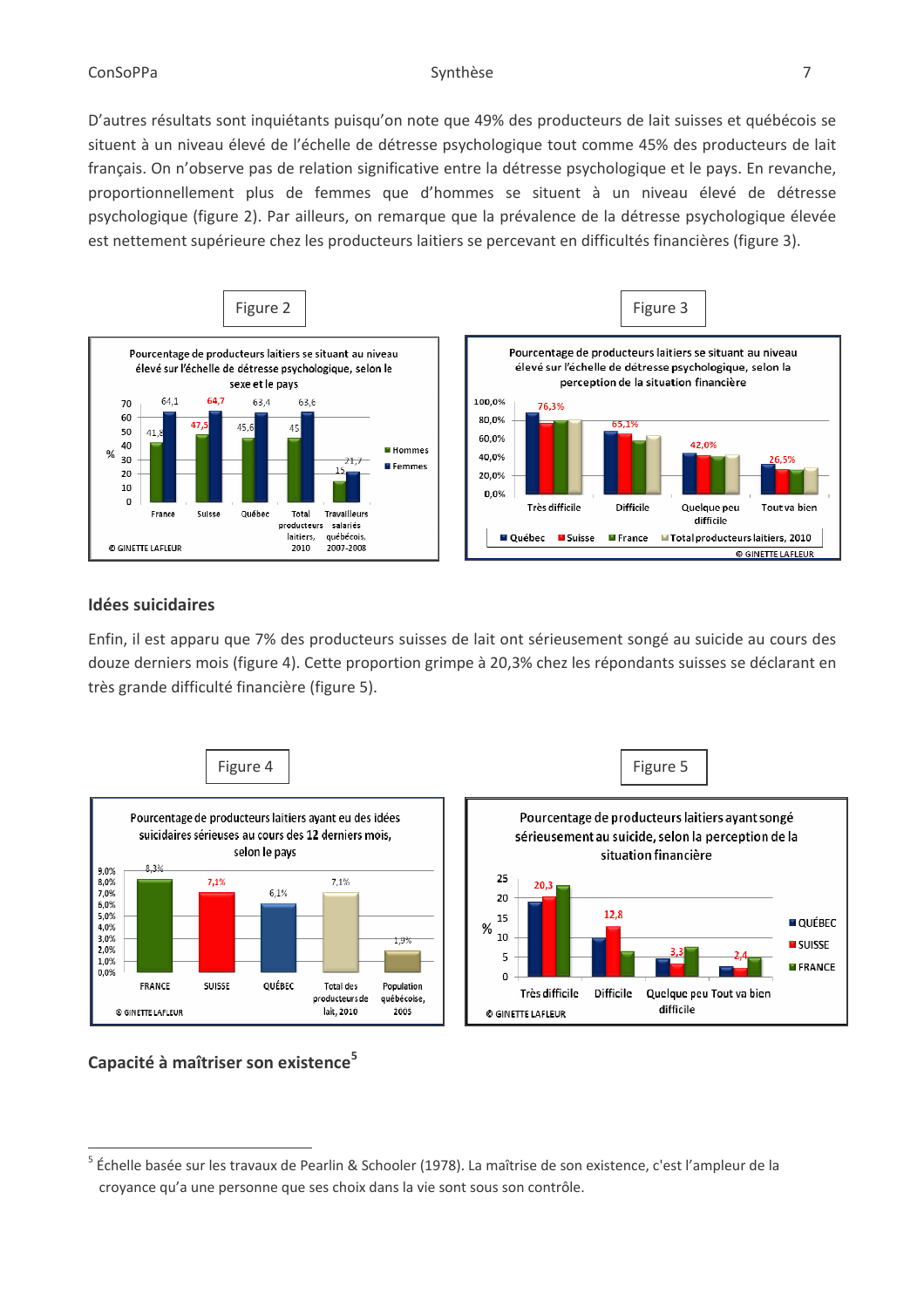Le sentiment de maîtriser sa vie est un important facteur de protection de la santé physique et psychique. Une personne ayant un score élevé de maîtrise de soi gère mieux les situations de stress qu'une personne



est faible. Or, producteurs sont armés domaine. Le d'être maître existence est les producteurs québécois. des sentiment de diminue perception de

Figure 6

« Je trouve bien votre travail en espérant que cela puisse intervenir pour soulager certains agriculteurs qui travaillent énormément, mais qui n'arrivent pas à boucler le mois et désespèrent. Métier magnifique mais tellement exigeant. »

Témoignage d'un producteur laitier suisse, 2010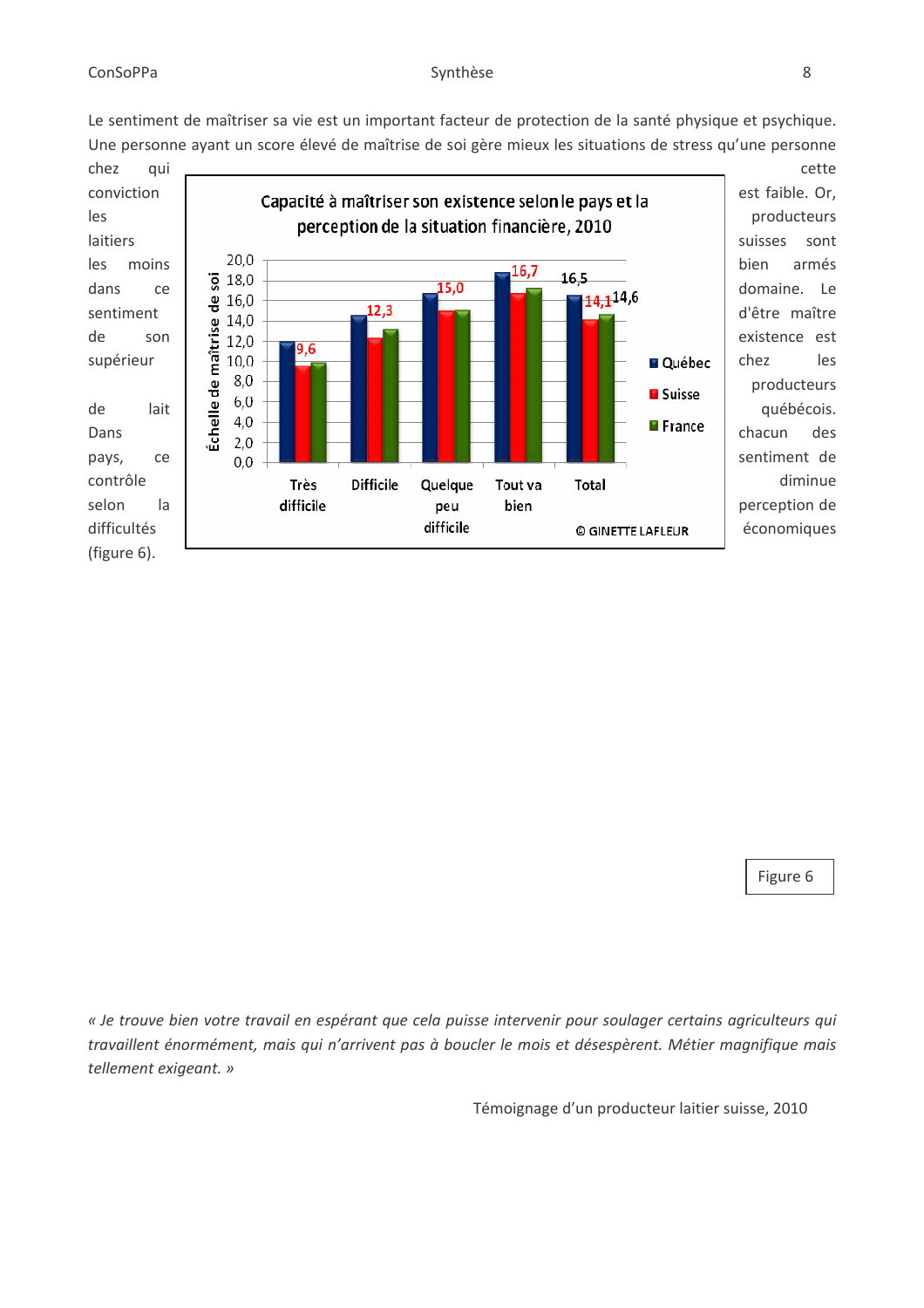### Enseignements de la comparaison internationale

Des trois régions d'étude, c'est le Québec qui se trouve dans la situation la plus favorable au niveau économique. Le revenu agricole y augmente régulièrement depuis plus de 10 ans. Bien que cette situation montre aussi d'autres aspects moins positifs, tels que l'augmentation importante de l'endettement, due notamment à l'achat des quotas laitiers, elle est clairement favorable à une ambiance de travail plus stable et sereine pour les agriculteurs. Manifestement, les résultats d'une politique agricole protectionniste et multifonctionnelle suscitent de nouvelles interrogations sur une politique agricole orientée vers la libéralisation intensive des marchés.

Ainsi, la gestion de l'offre garantit une meilleure situation socioéconomique aux agriculteurs. Dans le contexte d'une économie de libre-échange, ce modèle ne peut se défendre que pour une production destinée au marché intérieur, ce qui est le cas pour une grande partie de la production laitière. En outre, elle se doit d'être associée à une conception multifonctionnelle de l'agriculture qui maintient la biodiversité des zones rurales et contribue à l'entretien du paysage, voire à un habitat décentralisé qui évite la désertification de régions entières.

Le fait de travailler dans un contexte économique plus prévisible représente un facteur de protection face aux risques psychosociaux. Globalement parlant, les éleveurs québécois paraissent être moins touchés par le stress que leurs collègues suisses romands.